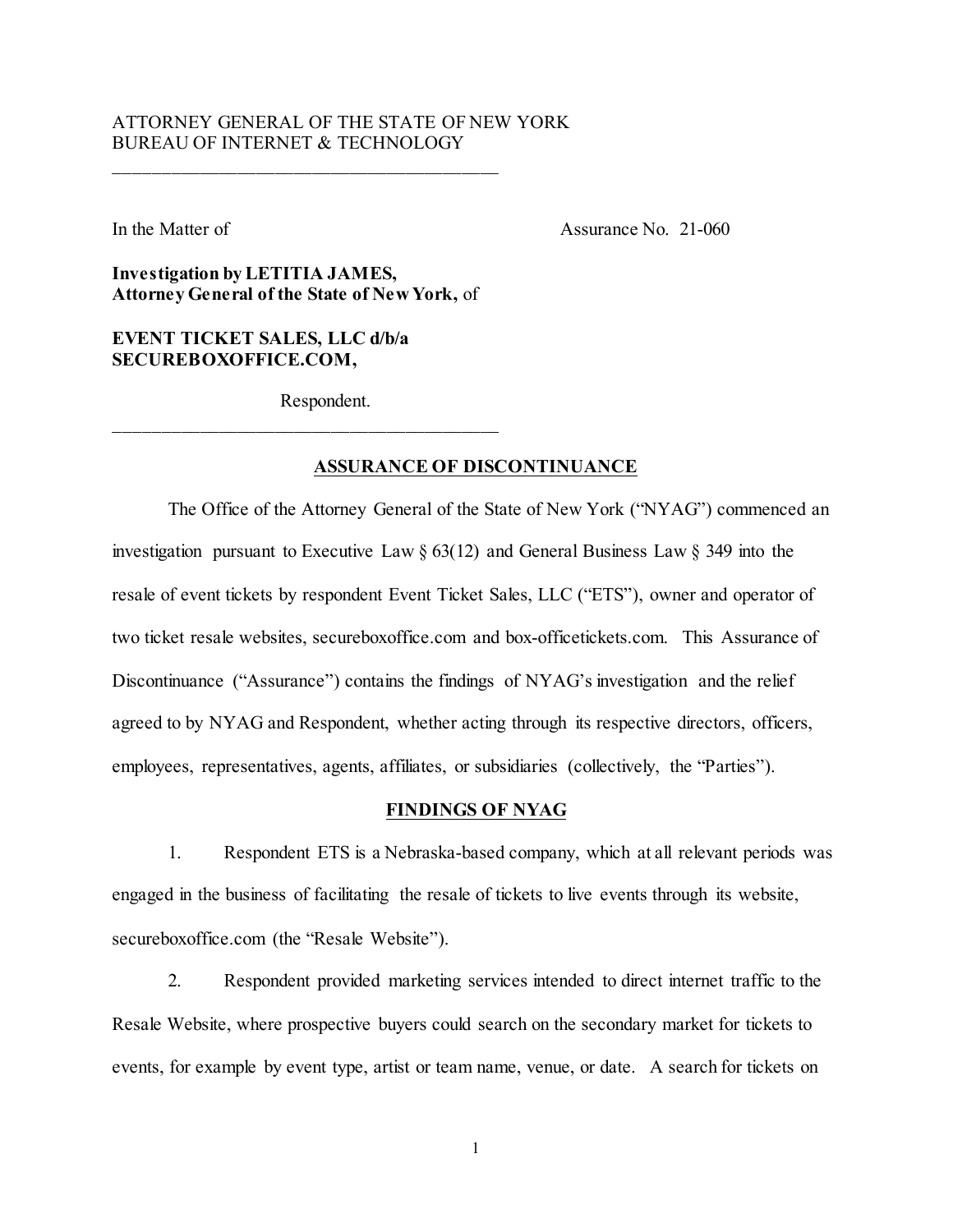the Resale Website displayed tickets that independent third parties have listed for resale on a platform owned and operated by ETS's third-party vendor, Ticket Fulfillment Services, L.P. ("TFS"), a wholly-owned subsidiary of Vivid Seats LLC.

3. ETS displayed the TFS platform on the Resale Website pursuant to a contract with TFS. When a consumer used the Resale Website to purchase a ticket through the TFS platform, TFS managed, verified, and processed the order, and ensured the fulfillment of the order, including delivery of tickets. ETS did not itself offer any tickets for resale through the Resale Website, and did not process or fulfill the orders that customers placed through the Resale Website.

4. TFS also handled customer service on behalf of ETS. If a customer called the customer service telephone number displayed on the Resale Website, opened up a live chat through a chat window on the Resale Website, or sent an email through the site or to any customer service email address displayed on the Resale Website, that communication was ultimately received and responded to by TFS. At times, however, TFS would consult with ETS about how to respond to a particular inquiry.

5. On a periodic basis, TFS disbursed to ETS the contractual commission it earned for any sales made on the platform through the Resale Website. ETS had the ability to adjust the prices of or add service fees to tickets available on the platform through the Resale Website, which in turn affected the amount of its commission.

6. The parties' contract obligated ETS to reimburse TFS for any amounts TFS had previously distributed to it, if the event for which the ticket was previously sold were canceled for any reason. TFS also had the right to deduct any such amounts from future payments to ETS, in lieu of awaiting reimbursement.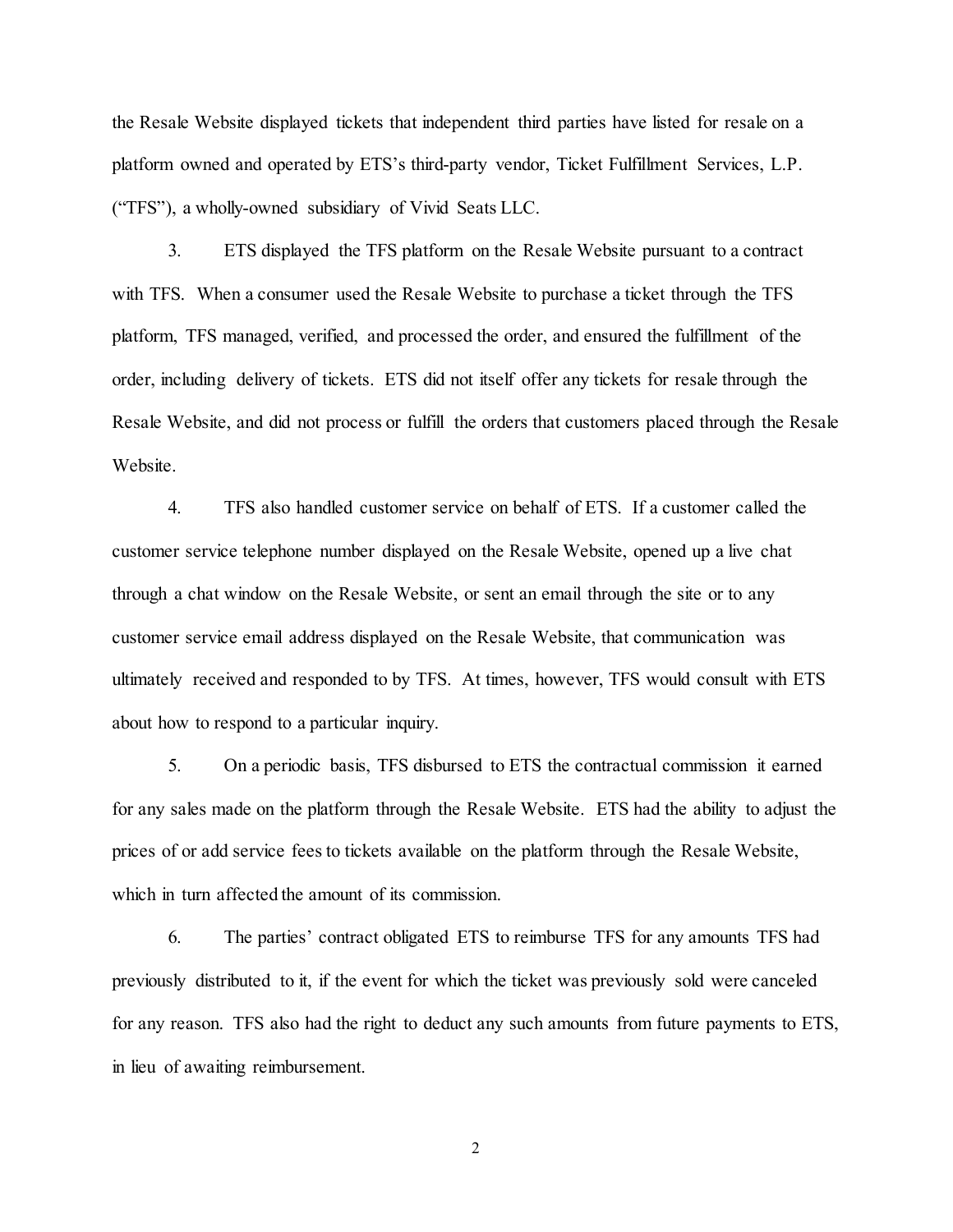7. Prior to March 2020, the Terms and Conditions webpage on the Resale Website promised consumers that they would receive "a full refund" if the event for which they were purchasing a ticket was canceled. The Resale Website also promised a "100% Buyer Guarantee," which guaranteed that "If an event is permanently canceled, Secure Box Office will coordinate with the selling broker to provide you with a full refund of the ticket price, including any service fees."

8. Over the course of February and March 2020, the threat of the novel coronavirus COVID-19 began to materialize in significant ways. With COVID-19 cases mounting in New York State, on March 12, 2020, New York Governor Andrew Cuomo issued Executive Order 202.1, temporarily prohibiting public gatherings of more than five hundred people. Public ticketed events were canceled en masse both within New York and around the country.

9. Beginning no later than April 2020, ETS and TFS began to confer about the extensive dislocation in the secondary market for ticket events, and its impact on ETS's finances. As part of this ongoing discussion, TFS created and provided spreadsheets designed to quantify ETS's financial obligations to TFS arising from mass event cancellations. These documents compared the financial effect of continuing to offer cash refunds for all purchasers with various amounts of store credit.

10. As cancellations continued to pile up, ETS and TFS coordinated to limit the companies' exposure to an anticipated wave of refunds. On or about April 17, 2020, ETS's owner wrote to the Chief Executive Officer of TFS acknowledging that he was "aware TFS will provide customers with store credit in the event that TFS is unable to issue them a full refund." Three days later, he followed up with a request to "activate the force majeure clause in the terms of service and issue 120% store credit to customers," adding that he would personally designate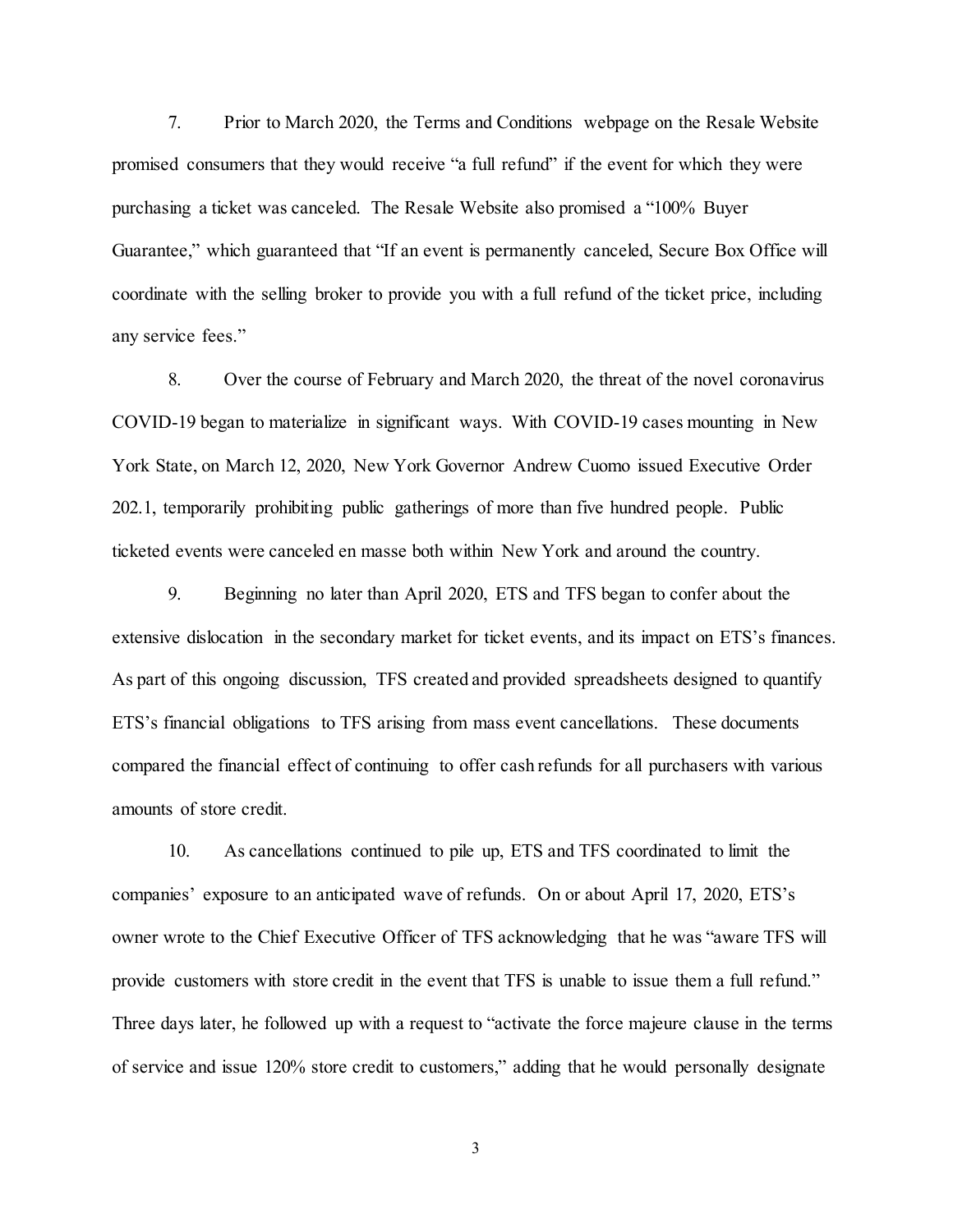certain orders to be refunded before the company transitioned to the store credit model. In a separate email that day, he also asked that TFS update the terms and conditions of the Resale Website "to replace 'refunds' with 'compensation.'" TFS revised the website terms in line with this request. The new policy applied to all canceled events, regardless of the location of the venue or the residency of the purchaser, or the date of purchase.

11. On May 19, 2020, TFS recommended to ETS that it again revise the terms and conditions on the Resale Website to state that if the event to which a consumer purchases a ticket "is canceled, we will refund the purchase price . . . or will issue a credit for use on a future purchase, as determined in our sole discretion (unless otherwise required by applicable law)." The revision was implemented the following day, May 20, 2020.

12. Pursuant to ETS's request to provide store credit instead of refunds, TFS began to send out emails to customers who had purchased tickets to canceled events stating in part that, "Due to this completely unforeseen and unprecedented epidemic, we are no longer able to offer refunds for events that have been cancelled." Despite that statement, ETS did in fact provide refunds to certain customers, but not others.

13. Throughout this period, ETS (by and through TFS's direct communications with consumers) continued to deny refunds to numerous purchasers who were entitled to refunds by law. As of August 26, 2020, orders to canceled events placed through ETS by New York residents and purchasers to events in New York accounted for over \$400,000 in gross order volume, comprising over 2,000 tickets.

14. These practices harmed consumers by failing to provide refunds they were entitled to by law and deceiving consumers by misrepresenting their ability to offer refunds for canceled events.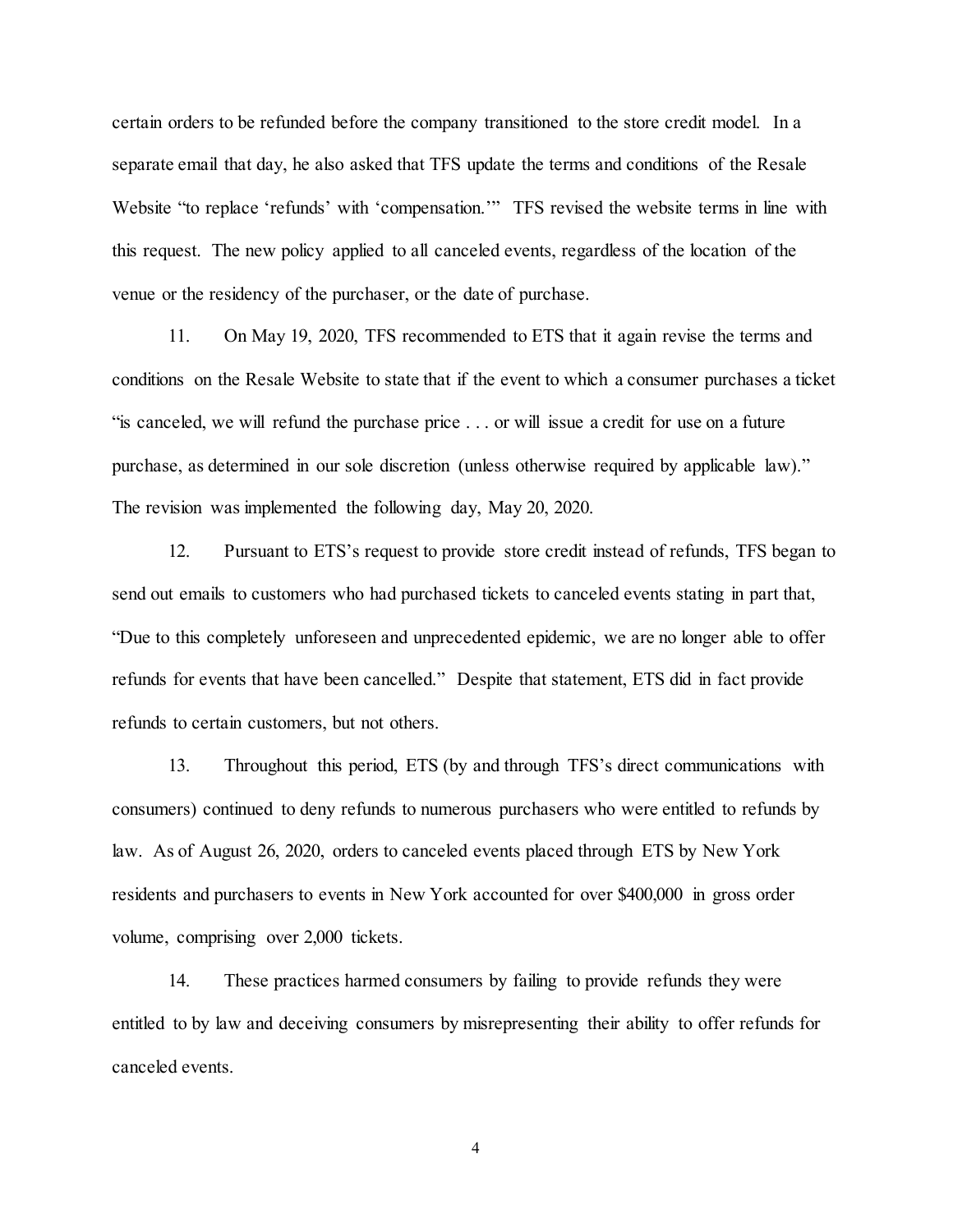## **Regulatory Framework**

15. Executive Law § 63(12) and General Business Law §§ 349 and 350 prohibit misrepresentation and deceptive acts or practices in the conduct of any business.

16. Executive Law  $\S 63(12)$  also prohibits illegal practices in the conduct of any business. Arts and Cultural Affairs Law § 25.07 requires any person, firm, or corporation that facilitates the resale of event tickets to guarantee that it will refund to the purchaser the amount paid by the purchaser (including, but not limited to, all fees, regardless of how characterized) if the event for which such ticket has been resold is canceled, notwithstanding any other provision of law.

## **Respondent's Conduct Violated New York Law**

17. NYAG finds that Respondent's conduct violated, *inter alia*, Executive Law § 63(12), which authorizes NYAG to pursue repeated fraudulent or illegal acts; GBL §§ 349 and 350, which prohibit deceptive acts and practices and false advertising, and Arts and Cultural Affairs Law § 25.07, which requires any person, firm, or corporation that facilitates the resale of event tickets to guarantee refunds to purchasers if the event for which the purchaser has bought a ticket is canceled.

18. Respondent neither admits nor denies NYAG's Findings, paragraphs 1–14 above.

19. NYAG finds the relief and agreements contained in this Assurance appropriate and in the public interest. THEREFORE, NYAG is willing to accept this Assurance pursuant to Executive Law  $\S$  63(15), in lieu of commencing a statutory proceeding for violations of Executive Law  $\S 63(12)$ , GBL  $\S 8349$  and 350, and Arts and Cultural Affairs Law  $\S 25.07$ .

IT IS HEREBY UNDERSTOOD AND AGREED, by and between the Parties: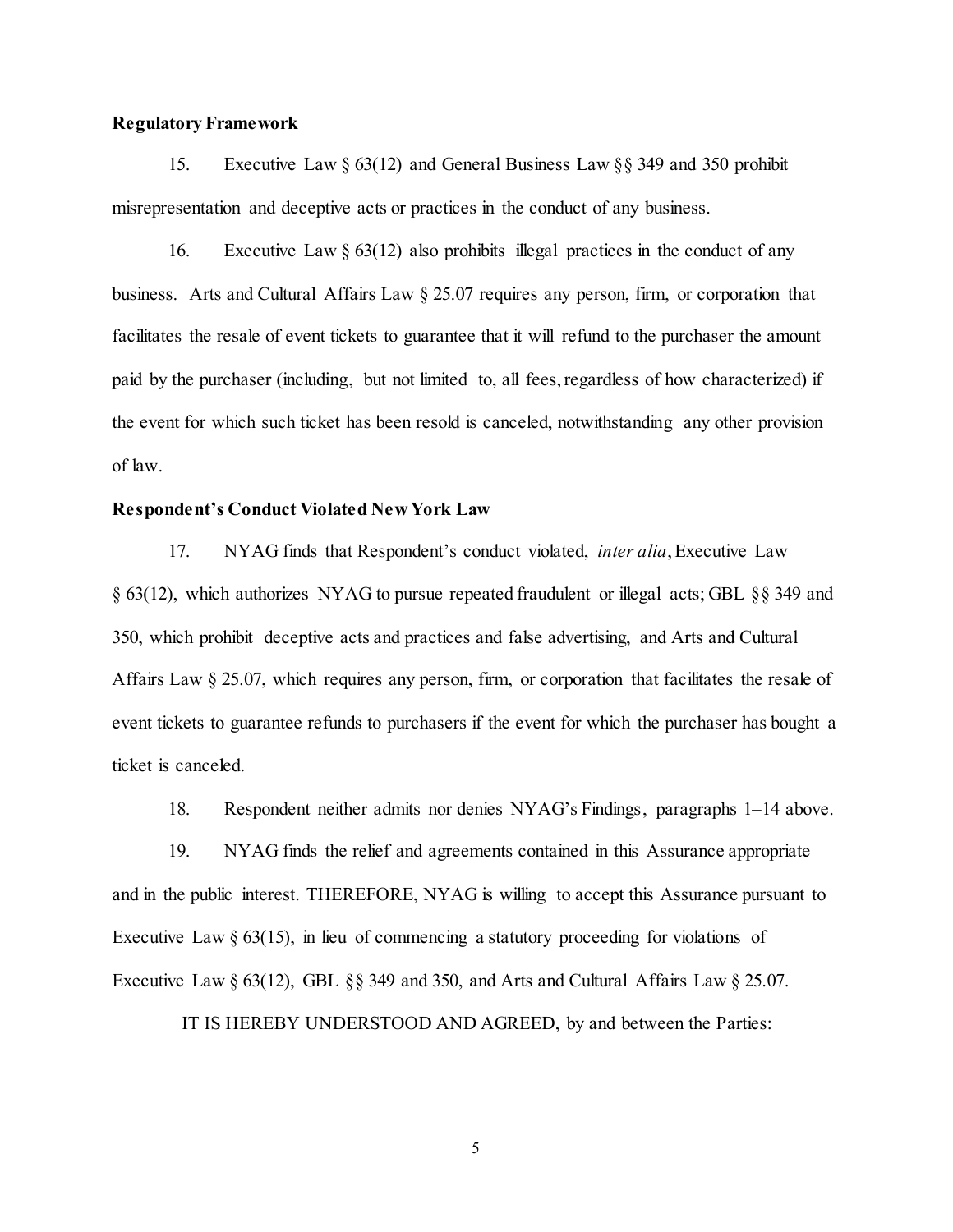#### **RELIEF**

20. Respondent shall not directly or indirectly – on its own or through any existing or future firm or other business structure – engage, or attempt to engage, in conduct in violation of Executive Law § 63(12), GBL §§ 349 and 350, and Arts and Cultural Affairs Law § 25.07, and expressly agrees and acknowledges that any such conduct is a violation of the Assurance, and that NYAG thereafter may commence the civil action or proceeding contemplated in paragraph 19, *supra*, in addition to any other appropriate investigation, action, or proceeding.

21. Within thirty (30) days of the Effective Date of this Assurance, Respondent shall notify or cause to be notified (i) all New York State residents who placed an order on the Resale Website at any time prior to May 20, 2020 for an event to be held in any venue outside of New York State at any time after January 1, 2020, which event was thereafter canceled (the "NY Resident Purchasers"); and (ii) all consumers regardless of residency who placed an order on the Resale Website for an event to be held in any venue within New York State at any time after January 1, 2020, which event was thereafter canceled (the "NY Venue Purchasers," collectively with the NY Resident Purchasers, "Covered Purchasers," and all such orders "Covered Orders"), that they are eligible for a refund of their entire purchase price, and may elect either to claim that refund, notwithstanding any credit the consumer may have already received in lieu of a refund, or in partial satisfaction thereof, or to retain the credit they have previously received.

a. Respondent may deduct from the amount of the refund any amount of credit that a Covered Purchaser received for a Covered Order which the Covered Purchaser has redeemed for an event which has already occurred, provided that Respondent so notifies the Covered Purchaser prior to processing any such refund.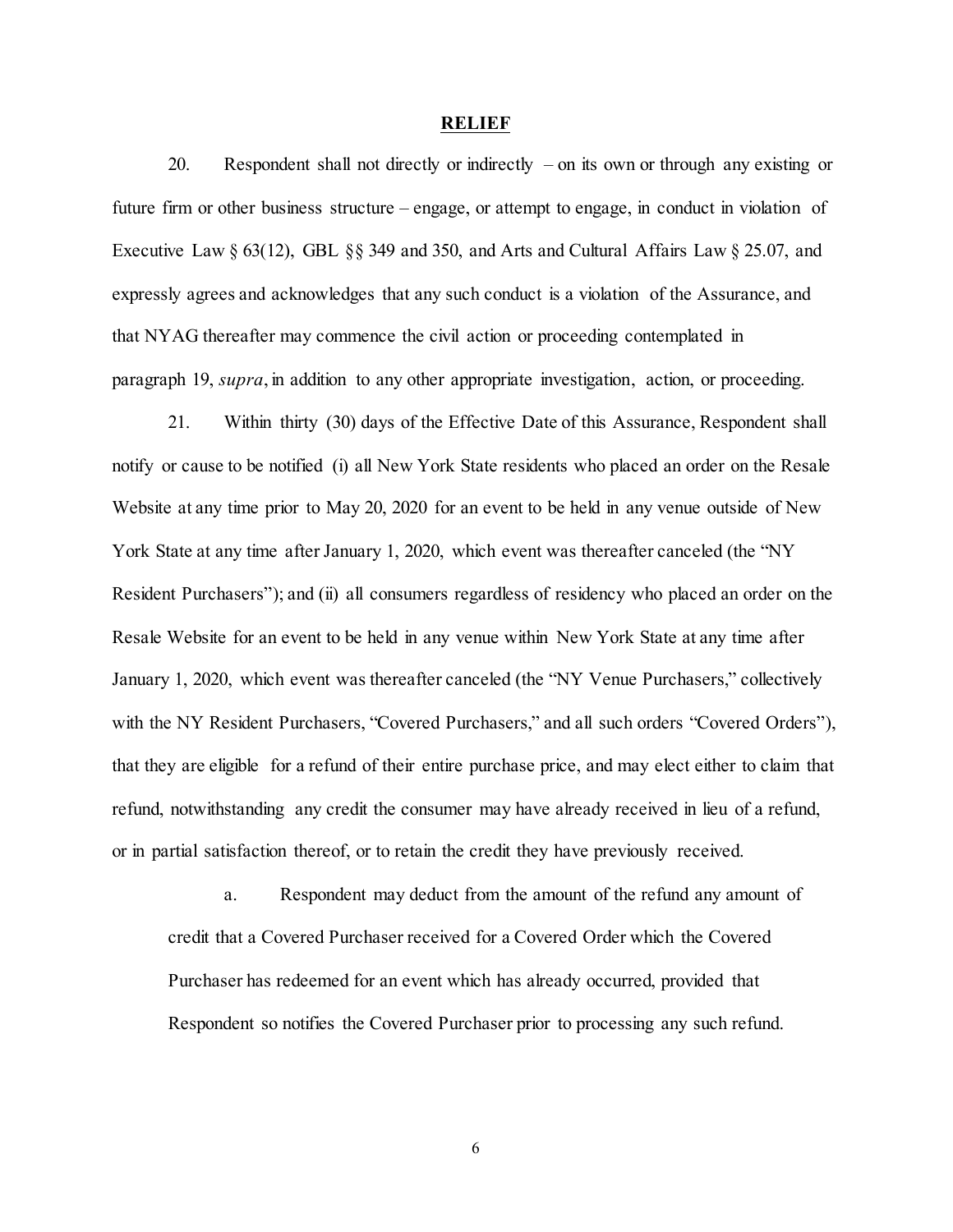22. Within fourteen (14) days of the Effective Date of this Assurance, Respondent shall conduct a full review of the statements on the Resale Website concerning refunds for canceled events and shall ensure that any and all such statements disclose that consumers may be entitled to refunds under applicable law.

23. In any communication occurring after the Effective Date of this Assurance that is made to a consumer concerning a canceled event, Respondent shall clearly and conspicuously inform the consumer that he or she may be entitled to a refund under applicable law.

#### **MISCELLANEOUS**

24. Acceptance of this Assurance by NYAG is not an approval or endorsement by NYAG of any of Respondent's policies, practices, or procedures, and Respondent shall make no representation to the contrary.

25. Respondent expressly agrees and acknowledges that NYAG may initiate a subsequent investigation, civil action, or proceeding to enforce this Assurance, for violations of the Assurance, or if the Assurance is voided pursuant to paragraph 32, and agrees and acknowledges that in such event:

a. any statute of limitations or other time-related defenses are tolled from and after the effective date of this Assurance;

b. the NYAG may use statements, documents or other materials produced or provided by Respondent prior to or after the effective date of this Assurance;

c. any civil action or proceeding must be adjudicated by the courts of the State of New York, and that Respondent irrevocably and unconditionally waives any objection based upon personal jurisdiction, inconvenient forum, or venue.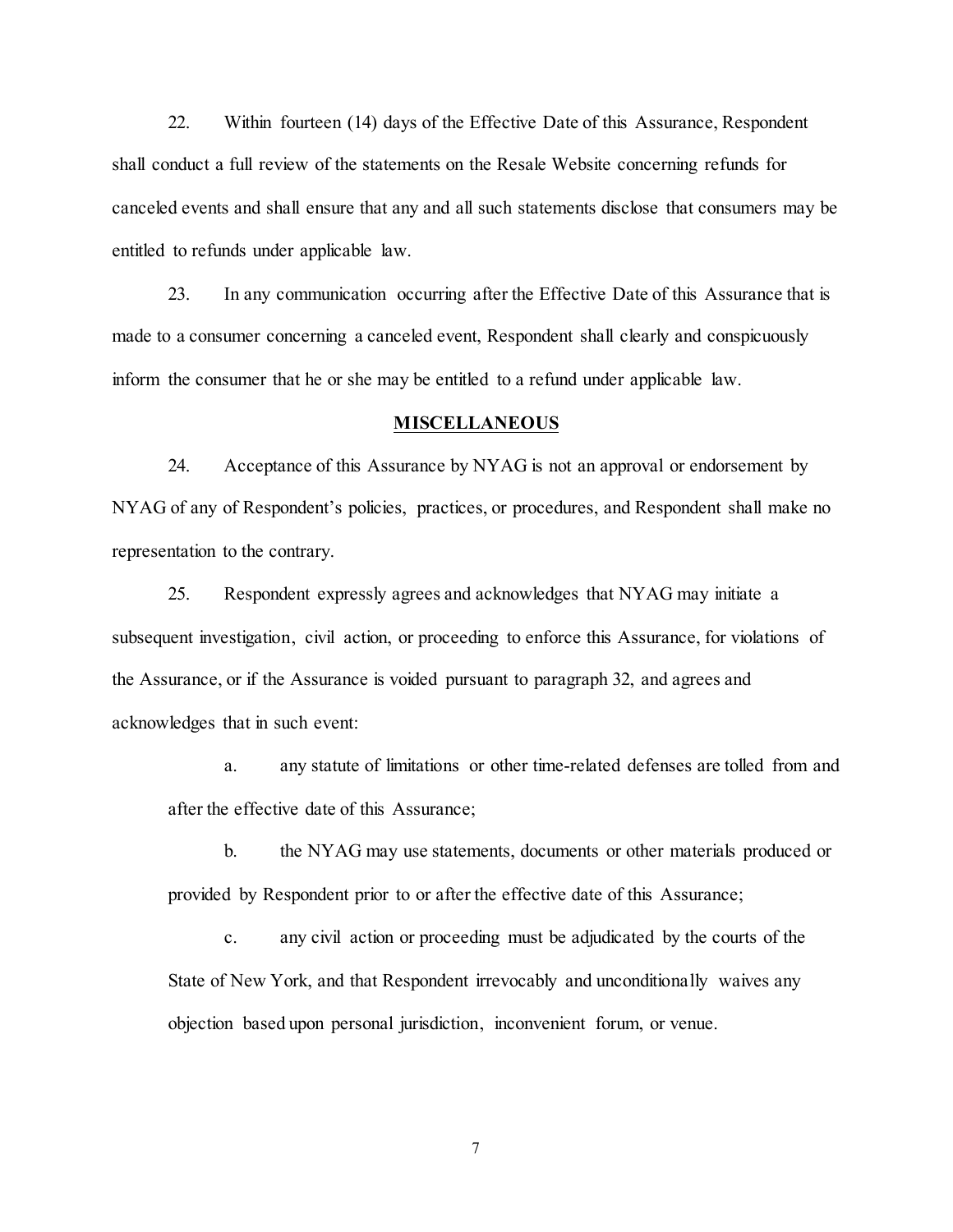d. evidence of a violation of this Assurance shall constitute prima facie proof of a violation of the applicable law pursuant to Executive Law  $\S$  63(15).

26. If a court of competent jurisdiction determines that Respondent has violated the Assurance, Respondent shall pay to the NYAG the reasonable cost, if any, of obtaining such determination and of enforcing this Assurance, including without limitation legal fees, expenses, and court costs.

27. This Assurance is not intended for use by any third party in any other proceeding.

28. All terms and conditions of this Assurance shall continue in full force and effect on any successor, assignee, or transferee of Respondent. Respondent shall include any such successor, assignment or transfer agreement a provision that binds the successor, assignee or transferee to the terms of the Assurance. No party may assign, delegate, or otherwise transfer any of its rights or obligations under this Assurance without the prior written consent of NYAG.

29. Nothing contained herein shall be construed as to deprive any person of any private right under the law, nor to waive any legal argument or defense not expressly waived herein.

30. Any failure by the NYAG to insist upon the strict performance by Respondent of any of the provisions of this Assurance shall not be deemed a waiver of any of the provisions hereof, and the NYAG, notwithstanding that failure, shall have the right thereafter to insist upon the strict performance of any and all of the provisions of this Assurance to be performed by Respondent.

31. All notices, reports, requests, and other communications pursuant to this Assurance must reference Assurance No. 21-060, and shall be in writing and shall, unless expressly provided otherwise herein, be given by hand delivery; express courier; or electronic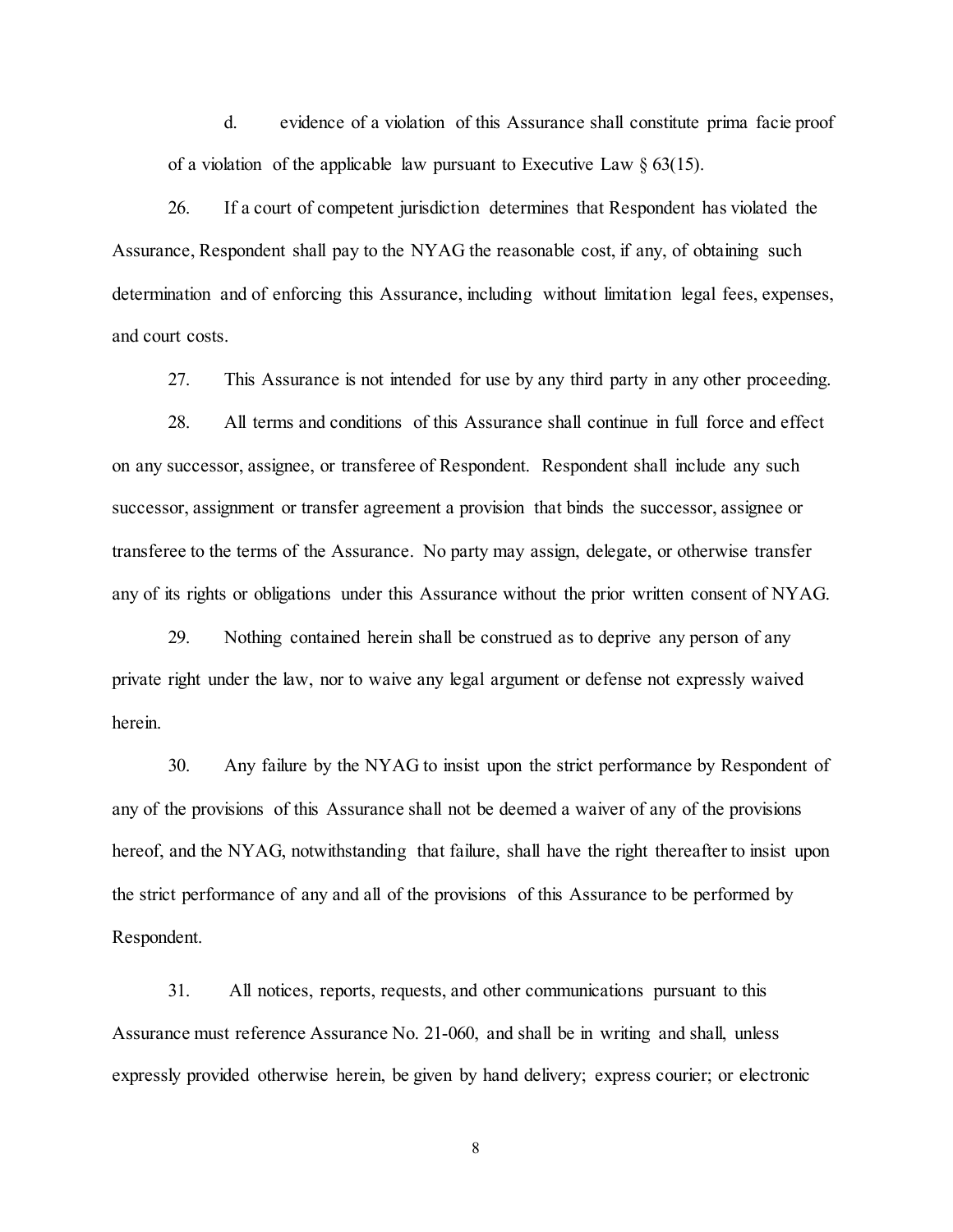mail at an address designated in writing by the recipient, followed by postage prepaid mail, and shall be addressed as follows:

If to Respondent, to:

Andrew Hilger, Esq. 5170 Leavenworth Street, Suite 3 Omaha, NE 68106

If to NYAG, to:

Bureau Chief Bureau of Internet & Technology New York State Office of the Attorney General 28 Liberty Street New York, NY 10005

32. NYAG has agreed to the terms of this Assurance based on, among other things, the representations made to NYAG by Respondent and its counsel and NYAG's own factual investigation as set forth in Findings, paragraphs 1–14 above. Respondent represents and warrants that neither it nor its counsel has made any material representations to NYAG that are inaccurate or misleading. If any material representations by Respondent or its counsel are later found to be inaccurate or misleading, this Assurance is voidable by NYAG in its sole discretion.

33. No representation, inducement, promise, understanding, condition, or warranty not set forth in this Assurance has been made to or relied upon by Respondent in agreeing to this Assurance.

34. Respondent represents and warrants, through the signatures below, that the terms and conditions of this Assurance are duly approved.

35. Unless a term limit for compliance is otherwise specified within this Assurance, the Respondent's obligations under this Assurance are enduring. Nothing in this Agreement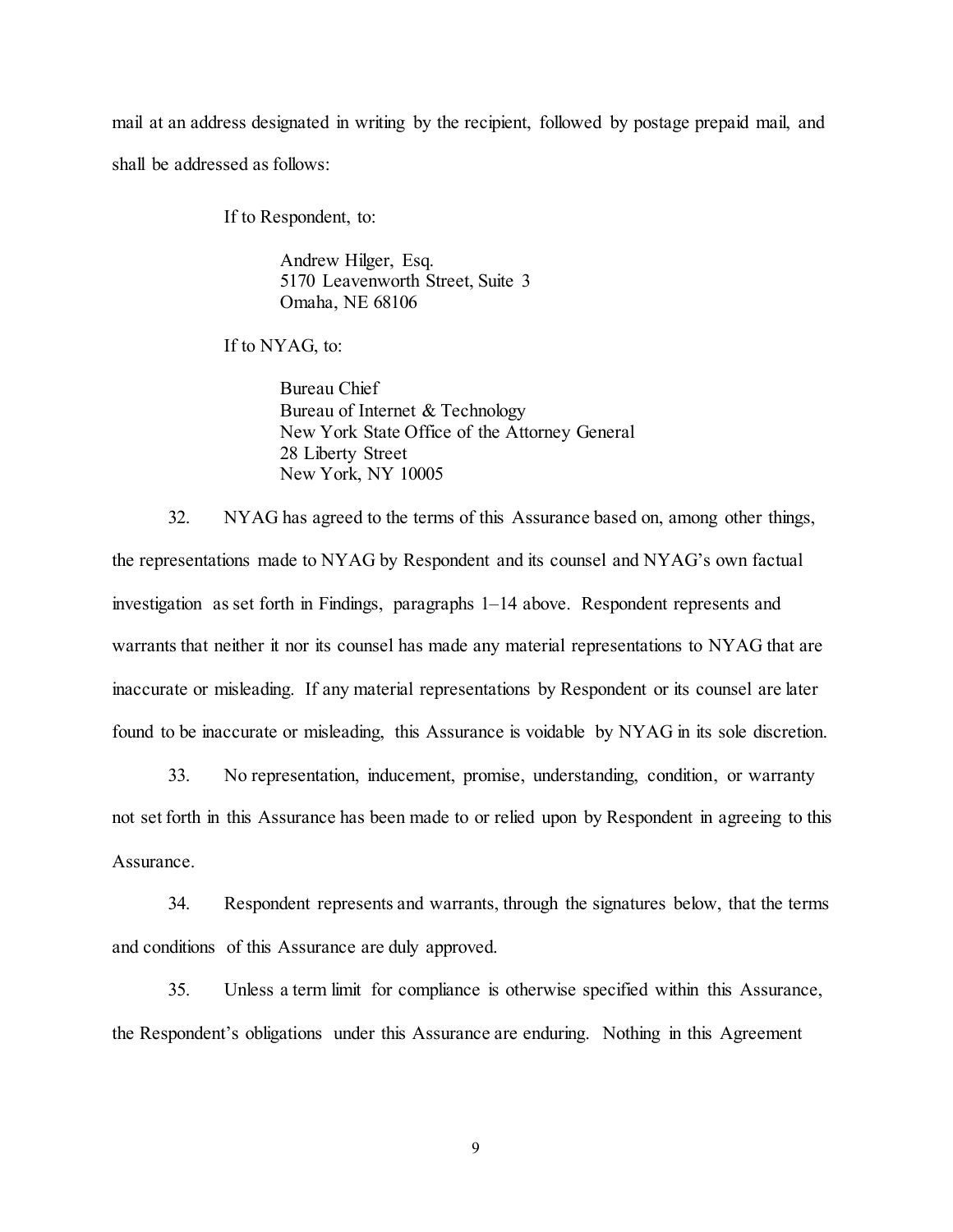shall relieve Respondent of other obligations imposed by any applicable state or federal law or regulation or other applicable law.

36. Respondent agrees not to take any action or to make or permit to be made any public statement denying, directly or indirectly, any finding in the Assurance or creating the impression that the Assurance is without legal or factual basis. Nothing in this paragraph affects Respondent's right to take legal or factual positions in defense of litigation or other legal proceedings to which the NYAG is not a party.

37. Nothing contained herein shall be construed to limit the remedies available to NYAG in the event that Respondent violates the Assurance after its effective date.

38. This Assurance may not be amended except by an instrument in writing signed on behalf of the Parties to this Assurance.

39. In the event that any one or more of the provisions contained in this Assurance shall for any reason be held by a court of competent jurisdiction to be invalid, illegal, or unenforceable in any respect, in the sole discretion of NYAG, such invalidity, illegality, or unenforceability shall not affect any other provision of this Assurance.

40. Respondent acknowledges that it has entered this Assurance freely and voluntarily and upon due deliberation with the advice of counsel.

41. This Assurance shall be governed by the laws of the State of New York without regard to any conflict of laws principles.

42. The Assurance and all its terms shall be construed as if mutually drafted with no presumption of any type against any party that may be found to have been the drafter.

43. This Assurance may be executed in multiple counterparts by the Parties hereto. All counterparts so executed shall constitute one agreement binding upon all Parties,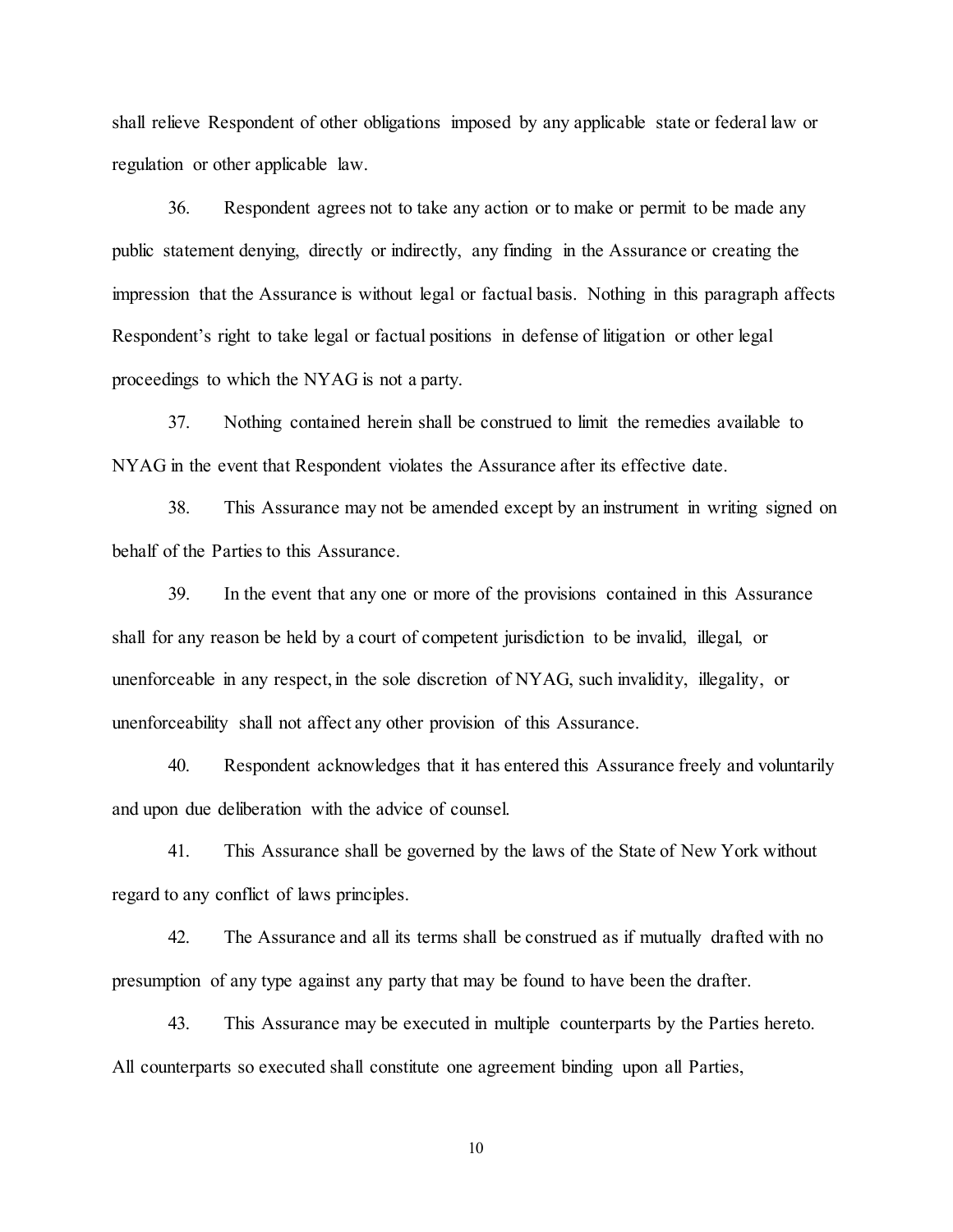notwithstanding that all Parties are not signatories to the original or the same counterpart. Each counterpart shall be deemed an original to this Assurance, all of which shall constitute one agreement to be valid as of the effective date of this Assurance. For purposes of this Assurance, copies of signatures shall be treated the same as originals. Documents executed, scanned and transmitted electronically and electronic signatures shall be deemed original signatures for purposes of this Assurance and all matters related thereto, with such scanned and electronic signatures having the same legal effect as original signatures.

44. The effective date of this Assurance shall be September 20, 2021.

LETITIA JAMES Attorney General of the State of New York 28 Liberty Street New York, NY 10005

By:  $\Box$ 

Ezra Sternstein Assistant Attorney General Bureau of Internet & Technology